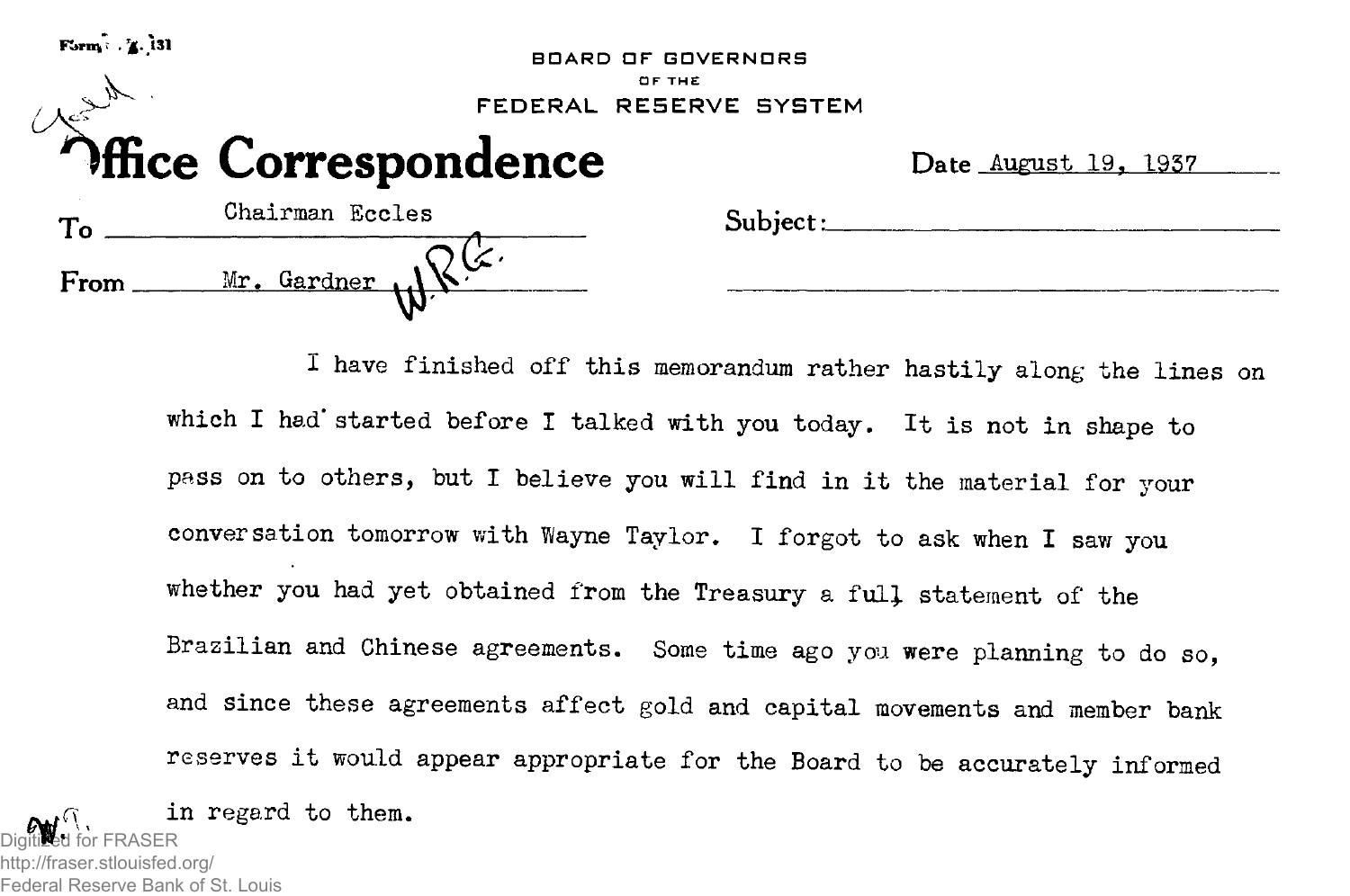## **BOARD OF GDVERNDRS DF THE** FEDERAL RESERVE SYSTEM

|  | <b><i><u>Affice Correspondence</u></i></b> |  |
|--|--------------------------------------------|--|
|--|--------------------------------------------|--|

Date August 19, 1937

 $To$  Chairman Eccles  $\wedge$  Music t: Measures that can be taken now

From Mr. Gardner  $\sqrt{V}$  to deal with "hot money"

Measures to curtail the inflow of gold to the United States fall broadly into three classes: 1) those of an informal character capable of immediate negotiation with foreign treasuries; 2) those requiring fresh legislation from Congress; and 3) those requiring definite international agreements. Measures requiring a definite international agreement (such as an arrangement looking toward curtailment of new gold production) must be preceded by ample discussion and can be pushed only when the situation is ripe. Legislative measures are now postponed until the next session of Congress, when it is hoped that a comprehensive program can be advanced. But this is no reason for postponing those steps which can be taken without formal international negotiations and without asking fresh legislation from Congress.

One important step of this character has already been initiated. The Treasury's letter to the Swiss authorities, which was in preparation at the end of June, states in substance that each central bank (or exchange fund) should hold its reserves in gold. The building up of balances in foreign centers merely throws the problem of sterilizing gold on the foreign center. In particular the building up of dollar balances by central banks in this country during the spring accentuated an already abnormal movement of gold toward the United States.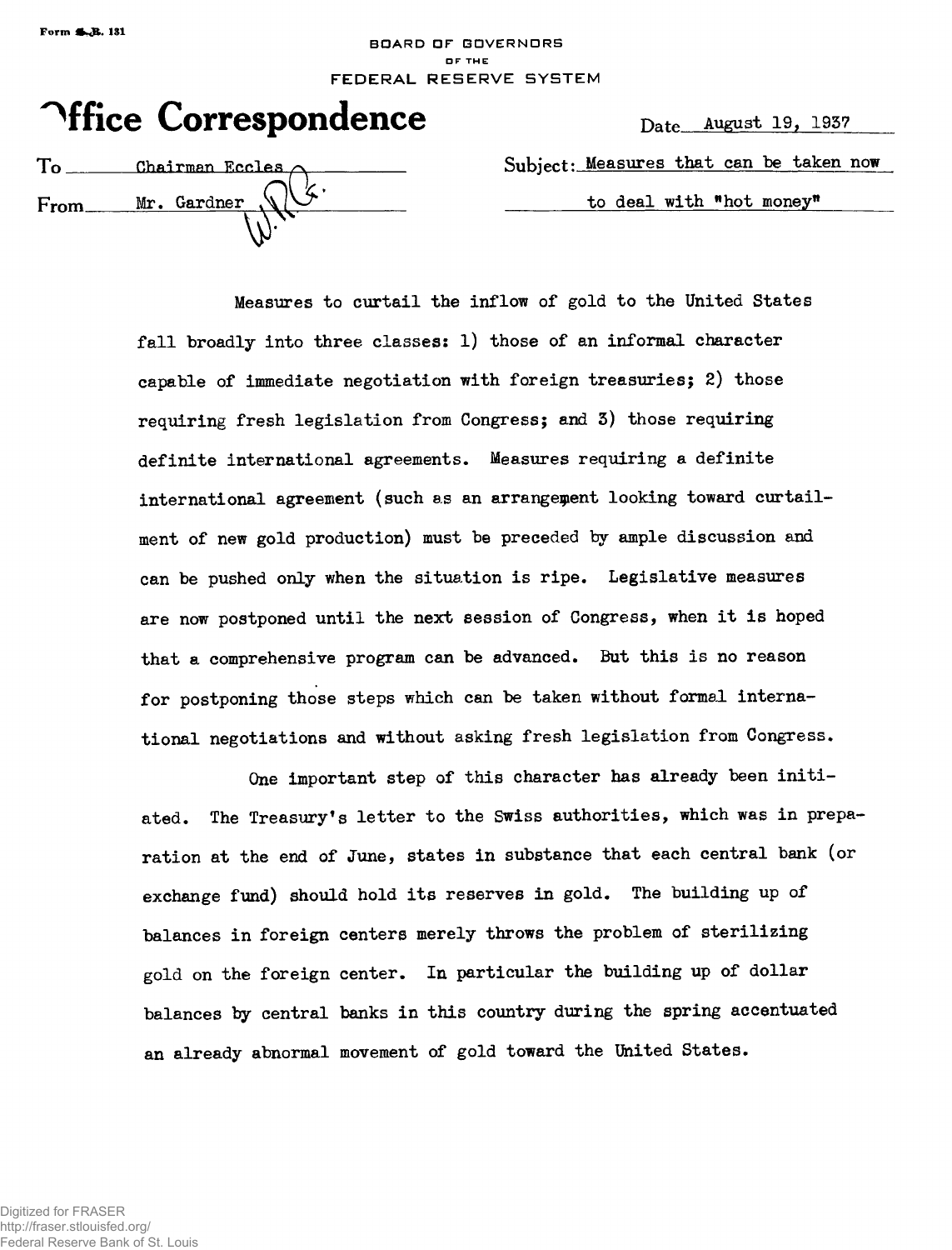Copies of the Swiss letter were sent to the British and French Treasuries for their comments. It is not known what replies were received nor whether the letter was sent to the Swiss authorities in the form in which it was seen by certain Federal Reserve officials. If it was, it has not been understood and acted upon by the Swiss. They have, to be sure, kept intact the |35,OOO,OOO of earmarked gold in New York, which in June they prepared to convert into balances; but far from reducing their abnormal dollar balances already here they have gone on expanding them week after week. They had increased these balances from #2,000,000 at the end of March to #61,000,000 at the end of June. By August 11 they had built them up to #97,000,000. Other countries also leave something to be desired in this respect. The Dutch during June and July increased their dollar balances with the Federal from a negligible amount to \$69,000,000, and recently Sweden has shown signs of starting on the same path. The relevant figures on these countries are given in the accompanying table.

If the Swiss are under the impression that they are conforming with the Treasury's policy of refraining from converting this #35,000,000 gold earmarked here into dollars, further steps should be taken to make that policy clear. It would also appear appropriate to apprise the Dutch of the policy since they are members of the international currency arrangement. In fact it should not be difficult to let Governor Rooth of the

<sup>1/</sup> That is, they have expanded week after week their dollar balances handled by the New York Federal Reserve Bank. We do not know to what extent they may have transferred accounts from other New York correspondents to the Federal.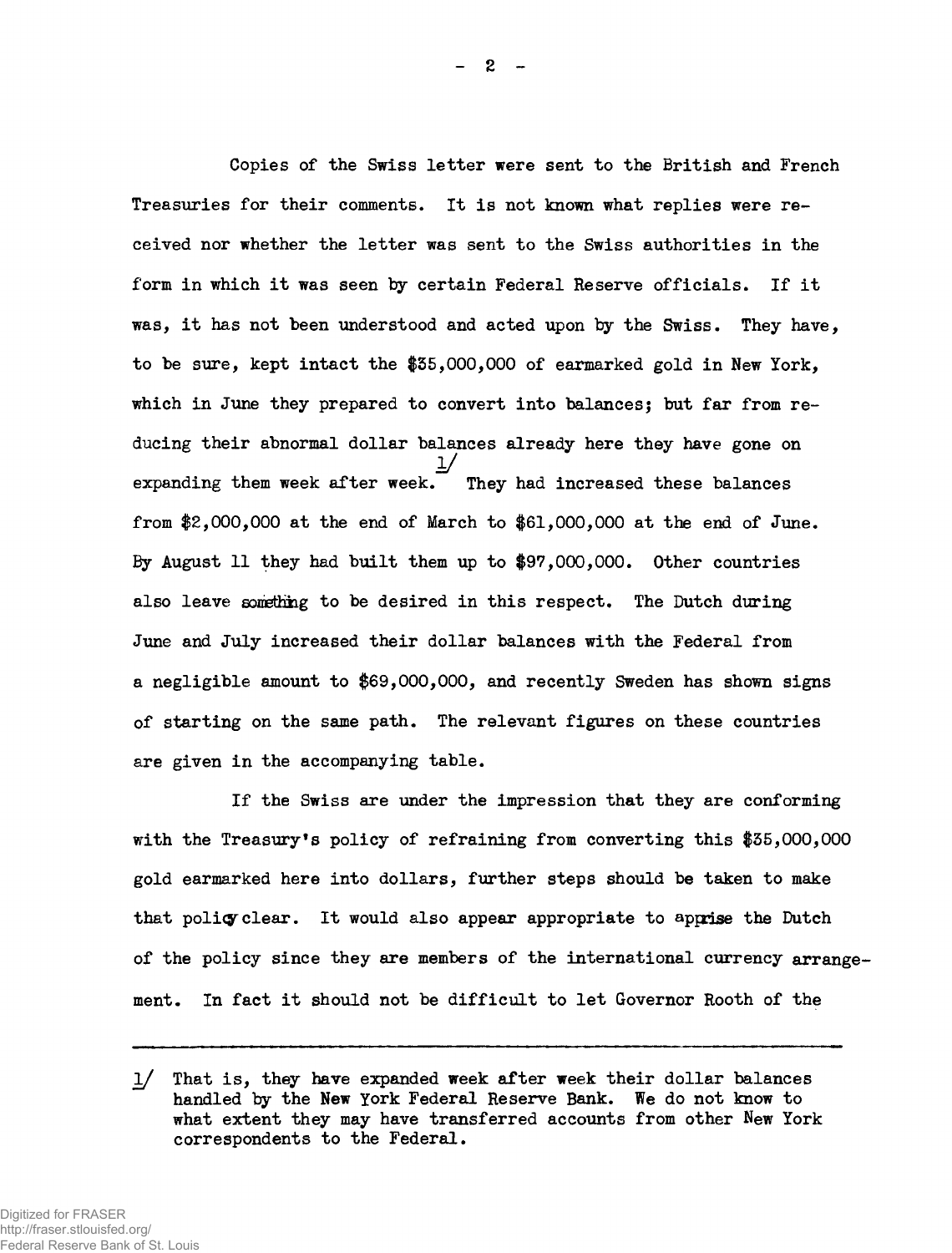of the Swedish Riksbank know that we consider the acquisition of balances here by foreign central banks in excess of working needs to be undesirable under present circumstances. If our attitude is made clear, it is unlikely that responsible central banks abroad will undertake to circumvent it. They will respect our policy in our own market.

Another situation has arisen in recent months, however, in relation to which it is much harder to define policy, although some sort of informal understanding appears to be called for. This situation has largely been created by the handling of the British Fund. On two occasions in recent months the British Fund has been so handled as to throw the burden of gold sterilization on the American Treasury.

The first of these occasions was in April. Had it not been for the British action at that time there is a chance that the gold movement to the United States would have dwindled away instead of bursting into still greater activity for a period of three months. During the first half of the new currency arrangement the force that had been pulling gold to the United States had been foreign investment in securities here — chiefly in American stocks. Argentina had, to be sure, been depositing substantial sums for redemption of called Argentine bonds; but this program had largely been completed. The chief potential pull left in the situation lay in continued foreign interest in our stock market. When the stock market started its decline in March, foreigners began to reduce their purchases. In April they turned sellers. With the pull of the stock market temporarily out of the way, with little tendency for European balances here to increase after the substantial

- 3 -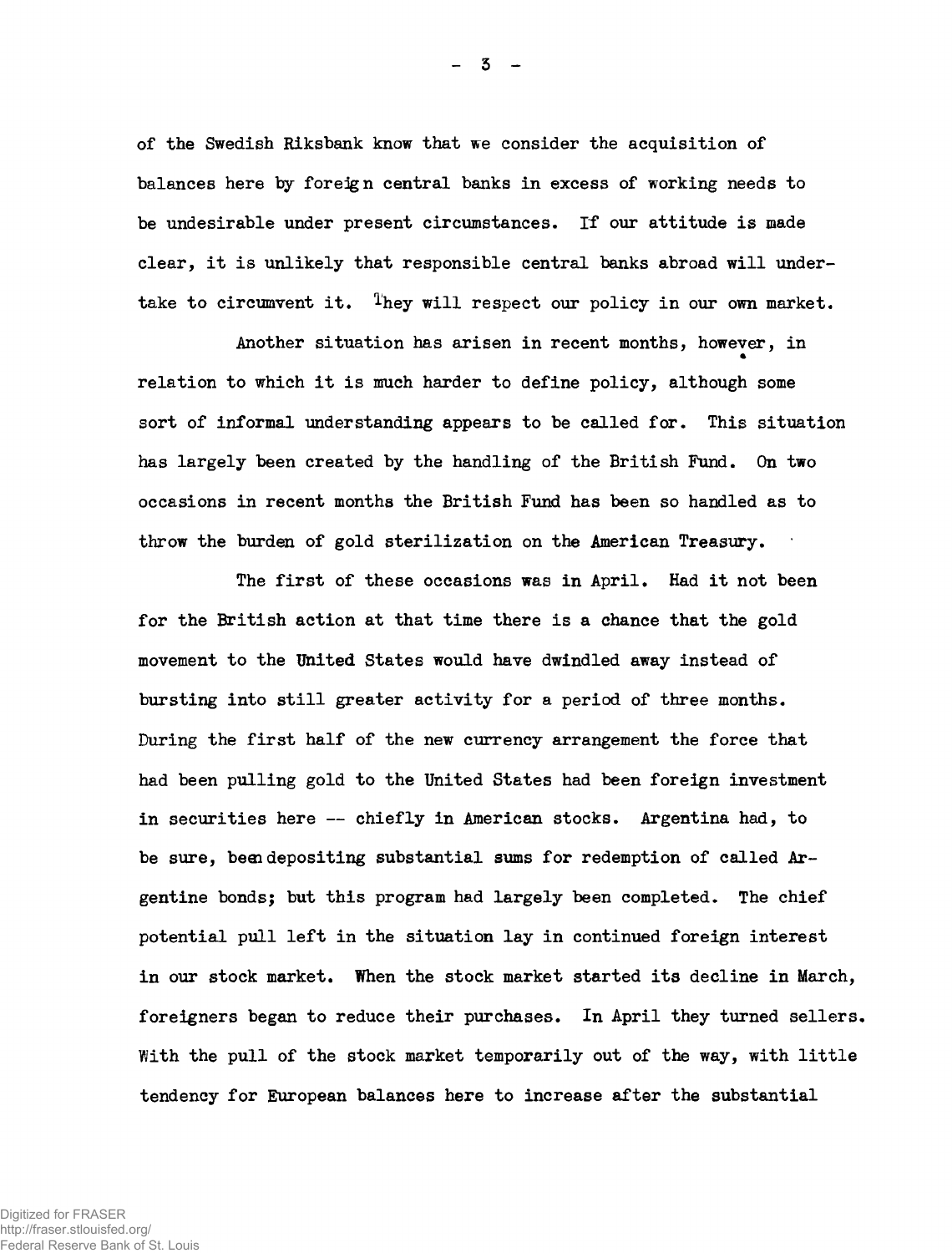fall decline, and with an adverse balance of trade, the stage was set for a rapid ebbing of the gold inflow if not for its reversal.

It was at this point that the British consciously or unconso sciously played their hand as to check what might have been a reversal of the gold flow and to turn the tide back to the United States. They practically stopped buying gold. The United States with its unlimited offer to buy gold at \$35 an ounce from all comers found itself purchasing the new supplies on the London market. These supplies were at that time being augmented by sale of Russian gold, and the demand for sterling resulting from the American gold purchases were a major factor in pushing up the exchange value of the pound. As the pound rose, the forward discount on sterling widened since the market did not regard the higher level of the pound as permanent. The forward discount on sterling made it more profitable for British banks to place funds in New York than in London. (See accompanying chart.) Consequently, instead of British funds returning home as interest in our stock market waned, additional British money flowed to New York. A golden opportunity to check the movement of funds to this country was lost because the British failed to take the gold that would have come to them had they maintained sterling stable.

Not only did British policy in April lead to a movement of funds to this country, but it appears to have been one of the largest factors in the spring gold scare. The patent unwillingness of the British to buy gold early in April even though sterling was being pushed up on the exchanges led to a question how much longer it would be before the United States developed a similar unwillingness. How long before the

\_ 4 -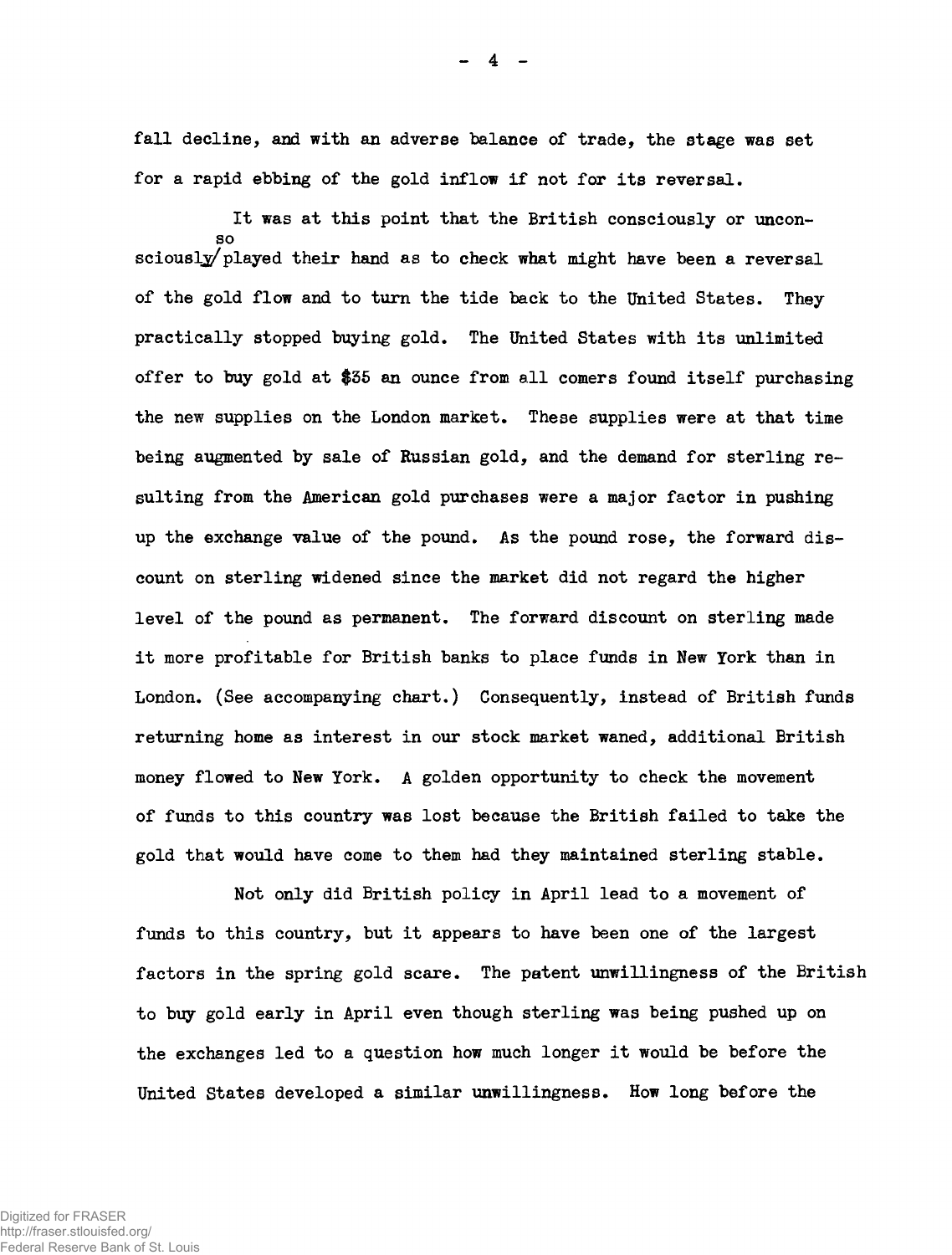British would force the hands of the American authorities by making them take all the gold? The uncertainty became such that American banks presently decided to cease purchasing gold in London lest the American authorities should come to imitate the British before the gold could be delivered in this country. A wide discount on gold developed in London and aroused the general public to the fact that important financial interests were uncertain about the future of gold. The United States Treasury never ceased buying all gold offered at \$35 an ounce and American banks, following the President's statement that he knew of no plan to change the price of gold, resumed their purchases in London. But the discussions of the "gold problem" which had been started did not die down. The potentialities of the situation were too deeply impressed on too wide a public, and as the various phases of the discussion proceeded, gold dishoarding rose to an extraordinary volume. It was at this time, also, that the Swiss authorities decided to convert considerable amounts of gold into dollar balances. Undoubtedly the flow of funds from Switzerland and other countries, in addition to those from England, was strongly influenced by the uncertainties as to the future of gold which British policy had stimulated.

The British resumed substantial gold purchases at the end of April and for the next two months the pound was held relatively stable, notwithstanding the continuance of gold dishoarding and the development in June of a flight of capital from France. As the market became used to the new level of the pound there was some tendency for the forward discount to decline. The advantage of holding British funds in New York

Digitized for FRASER http://fraser.stlouisfed.org/ Federal Reserve Bank of St. Louis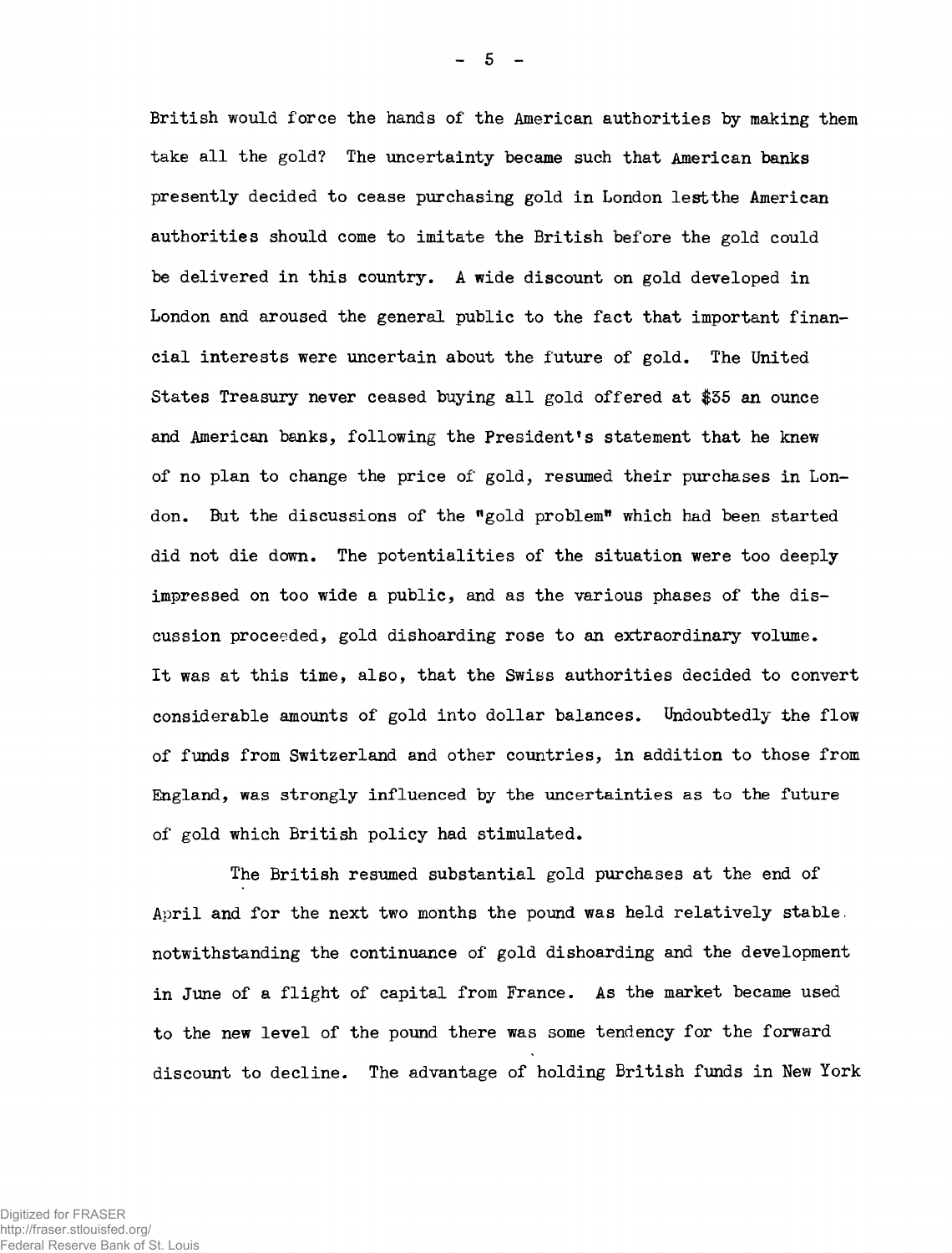diminished; and at the end of June the readjustment downward of the franc and the new French financial measures led to a substantial, if short-lived, backflow of funds to France. The pound was still high and the French position not very strong, but with dishoarding on the wane it was at least a situation which might, with proper handling, have shifted home again some of the foreign deposits piled up here as a result of the spring movement.

British policy, however, again interfered. Just as in April at the end of the investment movement the pound was allowed to rise, so in July at the end of the dishoarding movement the pound again rose on the exchanges. It did so in the face of a repatriation of French funds from London. The British fund sold gold to the French as necessary to balance the return of French money and allowed comparatively minor market forces, such as the movement of Japanese funds, to lift the pound on the exchanges. The forward discount on sterling, which had shown a tendency to narrow, widened again, and a return flow of British funds to London was discouraged.

Thus on two recent occasions the British authorities appear to have acted at the strategic moment to prevent a return flow of funds to Europe. Undoubtedly, if questioned on their policy, they would take the position that they have never attempted to stabilize sterling at a fixed rate, that they have always allowed it to move about under the pressure of the market, and that the Tri-Partite Declaration commits them to nothing new in that respect. It is hard to avoid the impression, however, that both the April and the July developments were quite unnecessary. In neither case was the British Fund faced with a market movement that it

Digitized for FRASER http://fraser.stlouisfed.org/ Federal Reserve Bank of St. Louis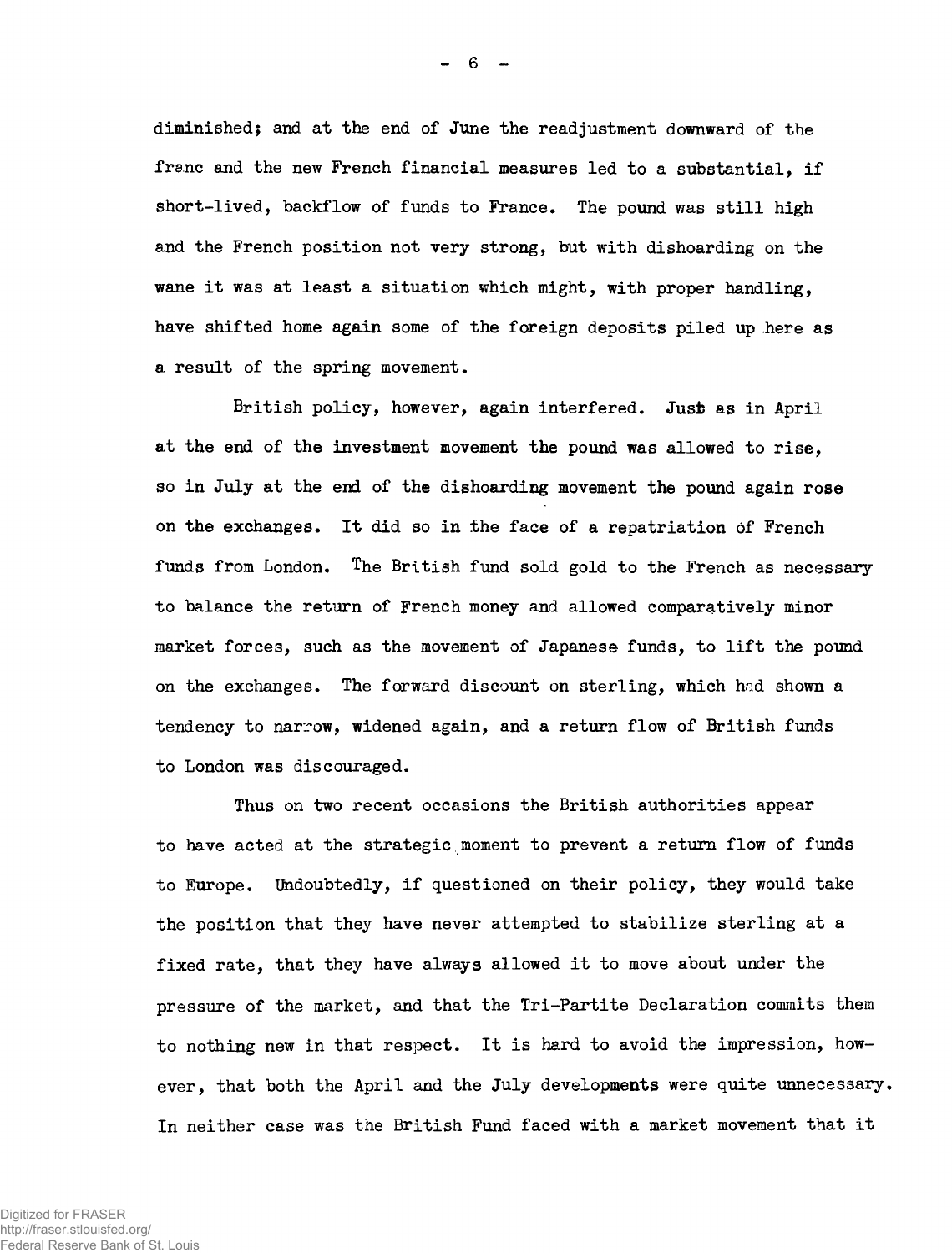would have been dangerous to combat. Both appear to have been deliberate maneuvers to attain some end.

It would seem as if the American authorities should at least ascertain what that end is. Are the British reluctant to allow their capital to return home carrying gold with it? Do they feel that a higher pound more accurately reflects their present international trade position? Why do they let the pound rise to new high levels at this juncture when they have ample powers to prevent it? It would seem as if the time had come to raise such questions as these in a friendly way and arrive at some sort of understanding. The consequences of British policy upon our own situation are too important for us to disregard. It may not be possible to set up any clear principle as in the case of the Swiss, the Dutch, and the Swedish reserves; but if we could know what the British are after, and they were apprised of the repercussions here, it should be possible to create a better working arrangement -- one more in accordance with what appears to be the spirit of the Tri-Partite Declaration.

7